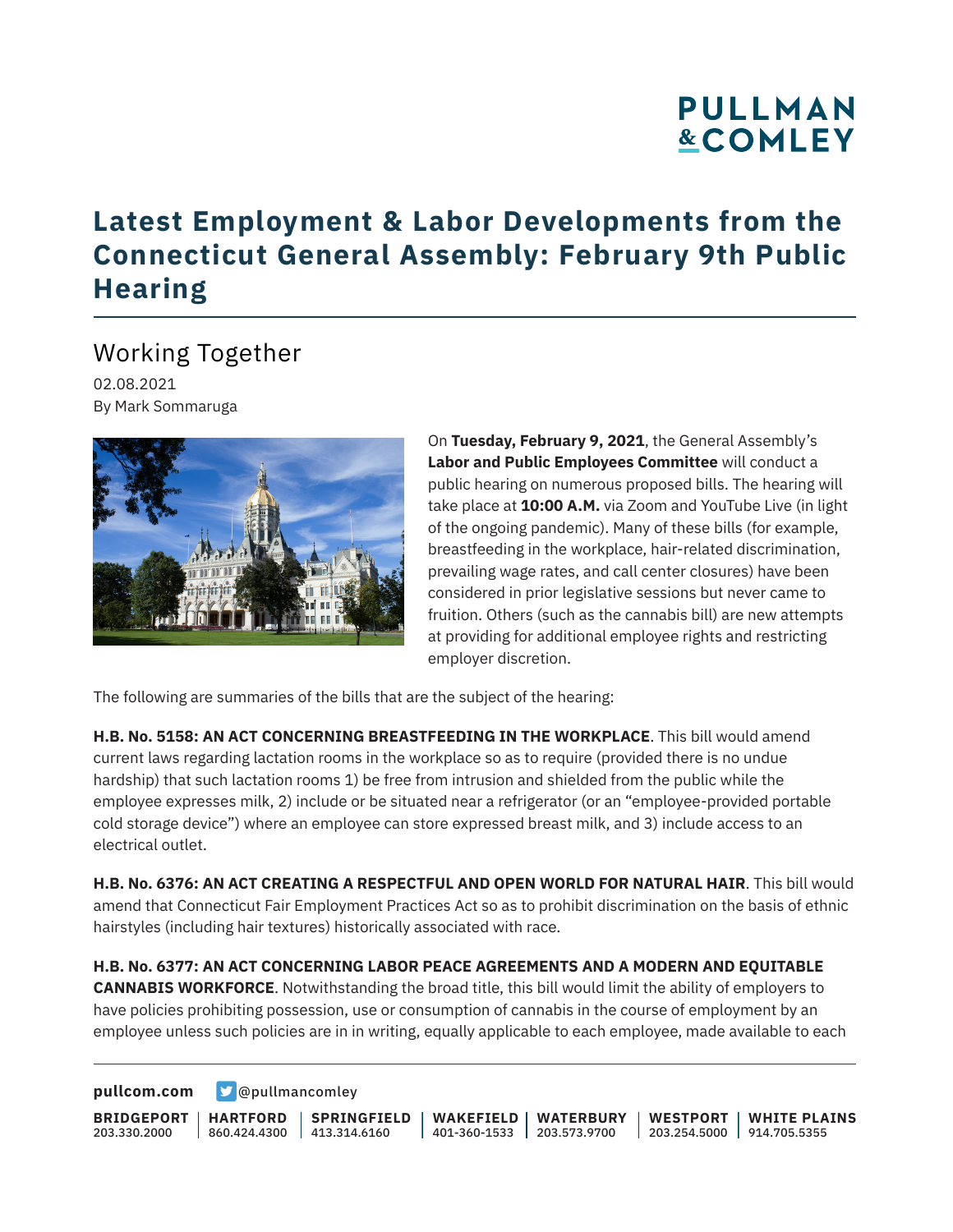## **PULLMAN &COMLEY**

#### Latest Employment & Labor Developments from the Connecticut General Assembly: February 9th Public Hearing

employee prior to enactment, and "directly related to a clear business necessity". The bill would prohibit employers from requiring employees as a condition of employment to refrain from using cannabis outside the course of their employment or otherwise discriminating against any employee for so using cannabis (or for being involved in "lawful cannabis commerce"). This bill would not apply to any position or condition of employment governed by federal law or regulation that clearly preempts any of these provisions.

**H.B. No. 6378 : AN ACT CODIFYING PREVAILING WAGE CONTRACT RATES**. This bill would codify as the "prevailing wage rates" for covered construction contracts those rates established in "dominant" collective bargaining agreements or understandings between employers and labor organizations for the same work in the same trade or occupation in the town in which the project is being constructed.

**H.B. No. 6379: AN ACT CONCERNING WORKERS' RIGHTS**. This bill would limit the ability to enter into a covenant not to compete to situations where the covenant 1) does not restrict the employee's competitive activities for a period of more than one year following separation from employment; 2) is necessary to protect a legitimate business interest of the employer; 3) is reasonably limited in time, geographic scope and employment restrictions as necessary to protect such business interest; 4) is consistent with other laws of this state and public policy; and 5) is entered into by an employee who receives compensation at an hourly rate of more than twice the minimum fair wage. The bill further provides that the party seeking to enforce a covenant not to compete shall have the burden of proof in any proceeding.

**H.B. No. 6380: AN ACT CONCERNING THE DISCLOSURE OF SALARY RANGE FOR A VACANT POSITION**.

This bill would require employers to disclose to job applicants the salary ranges for vacant positions; this bill would also revise the state's gender based equal pay act by requiring the provision of "comparable" pay for "comparable" work (instead of the current "equal" pay for "equal" work).

**H.B. No. 6381: AN ACT ESTABLISHING A TASK FORCE REGARDING THE STATE WORKFORCE AND RETIRING EMPLOYEES**. As the title suggests, this bill would establish a task force to study the state workforce and retiring employees. The task force would study, among other things, the number of managerial and exempt employees that are eligible to retire, succession planning of executive branch agencies in preparation for retirements, and barriers to recruitment into the managerial and exempt workforce.

**H.B. No. 6382: AN ACT STRENGTHENING THE PROBATE COURT SYSTEM**. This bill would allow Probate Court employees to be considered state employees for the purpose of collective bargaining.

**H.B. No. 6383: AN ACT CONCERNING CALL CENTERS AND NOTICE OF CLOSURES**. This bill would limit the ability of call centers to relocate or cease operations in Connecticut by requiring them to notify the Commissioner of Labor at least 100 days prior to such relocation (and subjecting them to fines for violations of this provision). In addition, the bill provides that any call center employer that relocates to another state (or country) would be ineligible for any direct or indirect state grants, state guaranteed loans, state tax